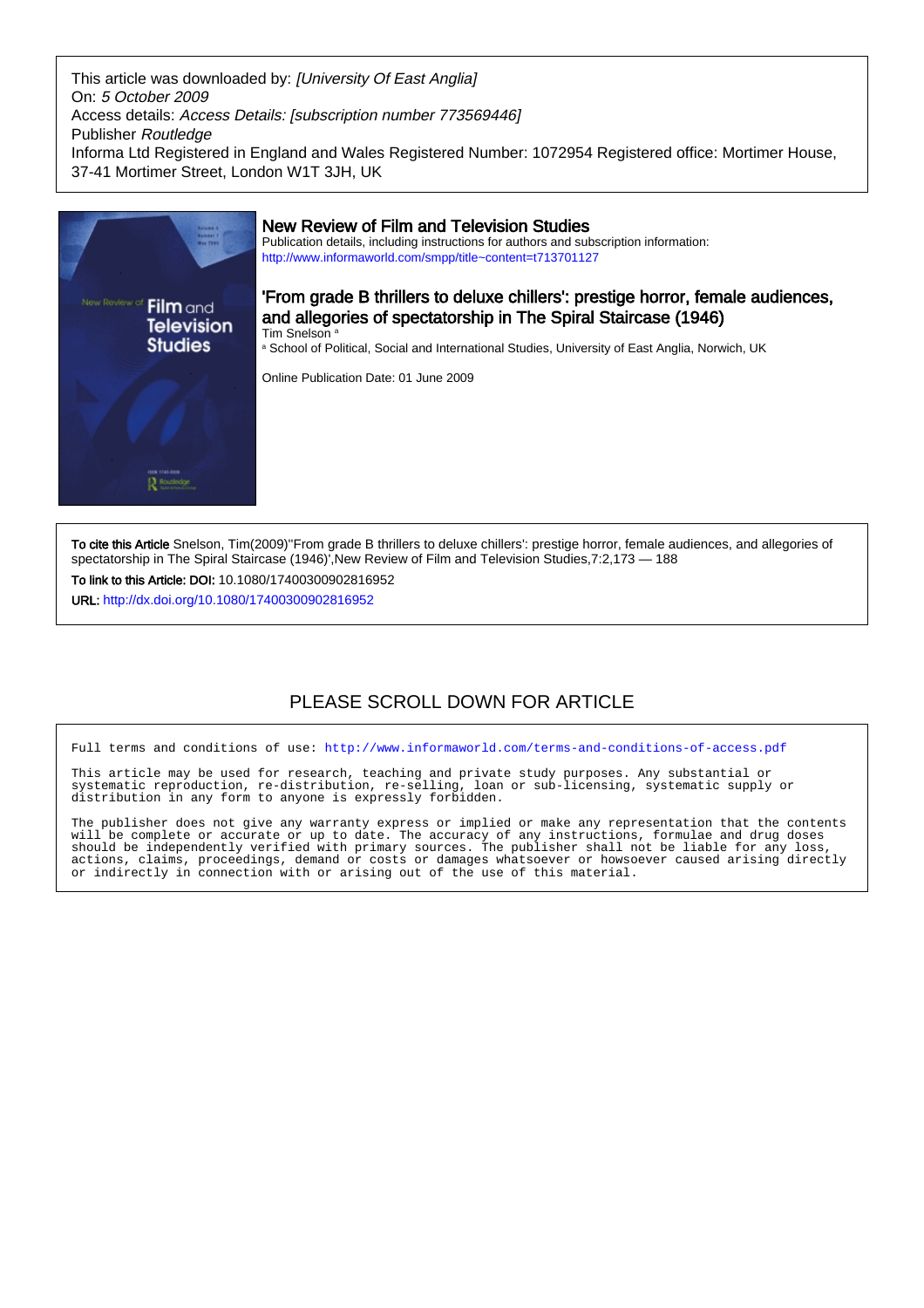New Review of Film and Television Studies Vol. 7, No. 2, June 2009, 173–188

**Explor & Francis Gro** 

# RESEARCH ARTICLE

# 'From grade B thrillers to deluxe chillers': prestige horror, female audiences, and allegories of spectatorship in The Spiral Staircase (1946)

Tim Snelson\*

#### School of Political, Social and International Studies, University of East Anglia, Norwich NR4 7TJ, UK

This paper examines the prestige 'shocker' The Spiral Staircase (1946), suggesting that it challenges the perception of the decline in quality in the horror genre in the 1940s, as well as assumptions in scholarship that the genre has historically been addressed to a male audience. Whilst the film is usually discussed as a woman's film, on release it was centred as part of a distinct shift in the horror genre from 'grade B thrillers to deluxe chillers'. The reclassification of films like The Spiral Staircase as woman's films could be seen as an attempt to make text fit established theory – the film is addressed to a female audience and thus cannot be a horror film. Through an analysis of textual and extra-textual discourses, including reception and publicity materials, this paper will challenge the pervasive theories that suggest female pleasure or identification is unattainable in horror spectatorship. Whilst the theory is that women refuse to look at horror, averting their eyes or turning away, in 1946 The Spiral Staircase asked a predominantly female audience to take a closer look and question the very act of looking at the cinema screen.

Keywords: The Spiral Staircase; Hollywood; horror; woman's film; female audiences; spectatorship; reception

The dominant perception of 1940s horror is embodied in the iconic poster image for Frankenstein Meets the Wolf Man (1943), in which Universal's classic monster franchises strangle each other atop an unspecified European hillside. This is an apt metaphor for *that* studio's then project of wringing the last revenue out of its coterie of creatures, but is far from representative of this period as a whole. The critical focus on the decreasing quality and increasing monster count of Universal's output (from the innovation of The Wolf Man [1941] to the said werewolf's third reincarnation in as many years alongside all his cohorts in House of Dracula [1945]) ignores a wider Hollywood trend that saw horror become comparatively highbrow.<sup>1</sup> In 1944 the *New York Times* hailed the arrival of a 'new horror cycle' that was 'dressed in full Class "A" paraphernalia,

ISSN 1740-0309 print/ISSN 1740-7923 online  $Q$  2009 Taylor & Francis DOI: 10.1080/17400300902816952 http://www.informaworld.com

<sup>\*</sup>Email: t.snelson@uea.ac.uk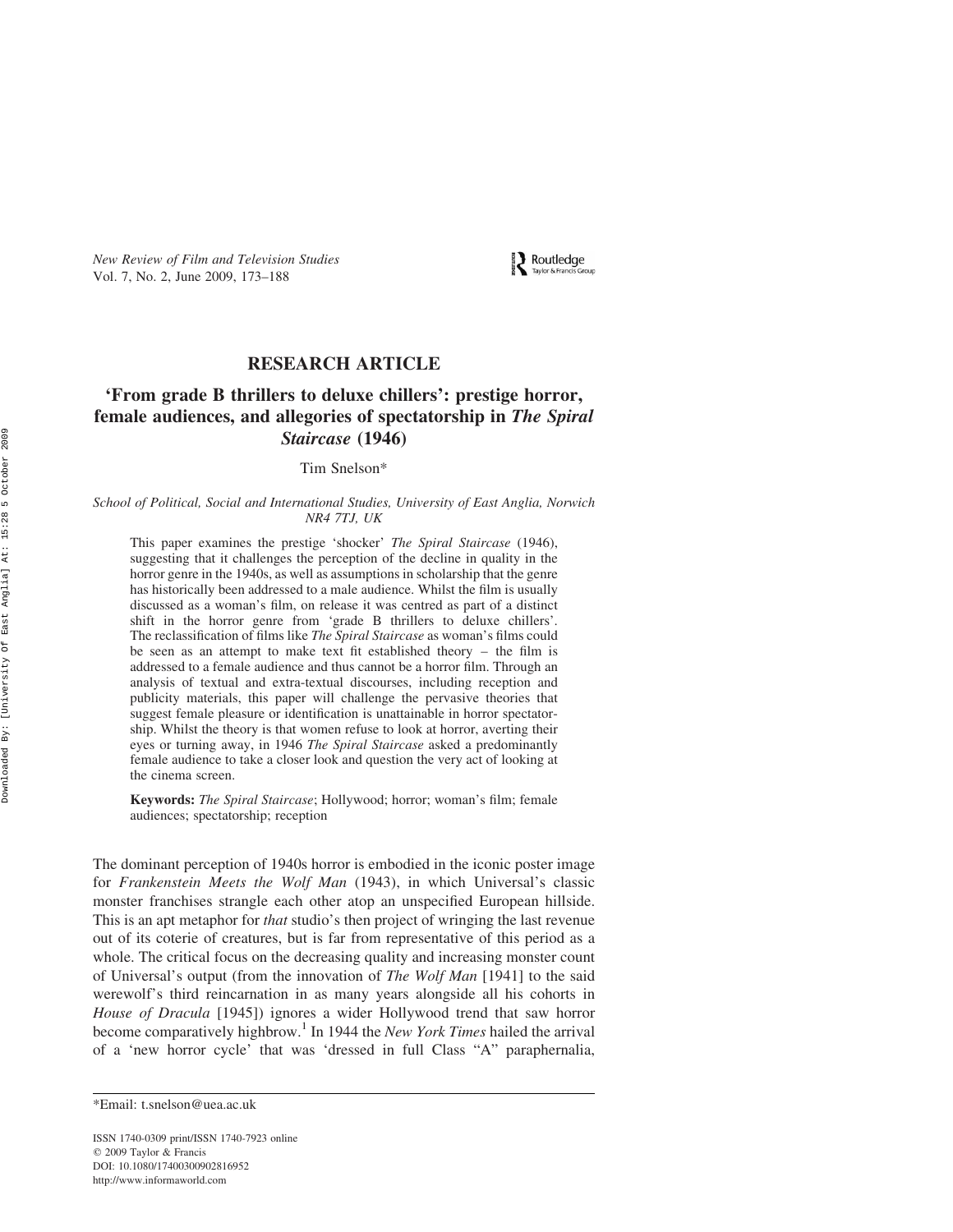including million dollar budgets and big-name casts' (Stanley 1944, 4). It highlighted the release of films such as Gaslight (1944), Phantom Lady (1944), and *The Uninvited* (1944) as indicators of this trend, continuing that many more were in production. One such film was The Spiral Staircase (1946). Although this film is typically identified as a 'woman's film' in contemporary scholarship, on its release The Spiral Staircase was centred as epitomic of this shift from 'grade B thrillers to deluxe chillers' (Rosenfield 1946, 10).

This paper will argue that The Spiral Staircase challenges both the perception of the decline in quality in the horror genre in the 1940s, and usual assumptions about female horror spectatorship in the classical period. Like the aforementioned films in Stanley's 'new horror cycle', The Spiral Staircase is usually ignored in scholarship on 1940s horror. As suggested, it is mostly discussed in terms of the all-encompassing demarcation of the woman's film, and usually specifically as an extension of the literary female Gothic (Doane 1987, 1994; Walsh 1984). If released today, however, The Spiral Staircase would likely be discussed in terms of a serial killer or slasher film, with its female protagonist Helen Capel representing what Carol Clover refers to as the cycle's 'final girl'. However, Clover (1987, 1992) assumes that the audience for slasher films is predominantly male, with the final girl allowing these male spectators to vicariously experience the victimisation of the female hero, whilst simultaneously reaffirming myths of male superiority by stressing victimhood as ultimately female. This idea that the horror genre is addressed to a male audience has become an almost common-sense assumption in scholarship, whilst recognition of any potential female pleasure derived from horror spectatorship is certainly assumed to be a contemporary phenomenon (Neale 1980; Williams 1984; Modleski 1986; Creed 1993).

The redefinition of films like The Spiral Staircase as woman's films could be seen as an attempt to make text fit established theory – the film is addressed to a female audience and thus cannot be a horror film as horror films are addressed to a male audience. Diane Waldman makes a clear distinction between the male address of 'horror' and female address of the 'Gothic romance films of the 1940s'. She suggests:

the central feature of the Gothics is ambiguity  $[\,\dots]$  This it shares with other filmic and literary genres, for example, the horror film and the fantastic. Yet in the Gothic, this hesitation is experienced by a character (and presumably a spectator) who is female. (1984, 31)

Obviously generic labels are open to contestation and historical rewriting. Steve Neale (1993) has demonstrated the disparity between the trade's understanding of the term 'melodrama' in the 1940s and 1950s (used predominantly to designate 'masculine' action genres) and its use in later academic criticism as an alternate label for the 1940s and 1950s woman's film. However, the intention of this paper is not to return *The Spiral Staircase* to its 'rightful' genre, rather it is an attempt to resituate the film into its historical context in order to investigate this perceived contradiction between the horror genre and female spectatorship. The paper will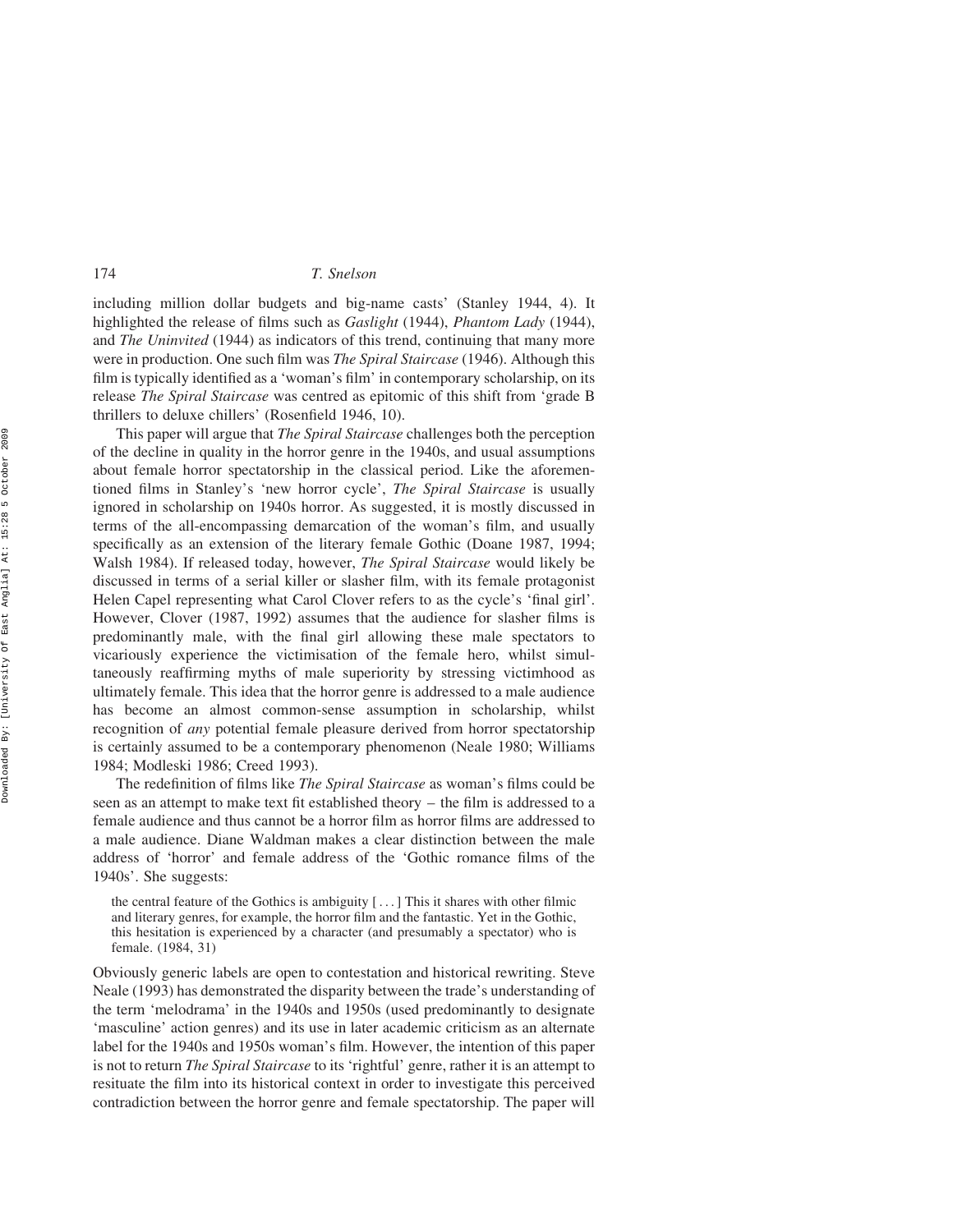attempt to construct what Janet Staiger identifies as a historical materialist analysis; one that 'acknowledges modes of address and exhibition, but also establishes the identities and interpretative strategies and tactics brought by spectators to the cinema' (2000, 23).

Having situated the film within its specific production context, the first two sections of the paper will analyse extra-textual discourses drawn from contemporary American newspapers, trade papers, and most extensively, promotional material such as posters and pressbooks, in order to negotiate this perceived divergence of horror, prestige production values, and female audiences. Summarily, drawing on this contextual and intertextual material, the paper will attempt to negotiate some of the feminist psychoanalytic approaches typically brought to the film itself. Through this multi-focused approach the paper will hopefully analyse the interaction between the theoretical spectator and the historical subject of marketing and filmic address.

## 'This is a shocker plain and simple': the paradox of prestige horror

David O. Selznick originally developed *The Spiral Staircase* as a vehicle for Ingrid Bergman, but after she dropped out he sold the project to RKO-Radio Pictures in order to finance his over-budget and over-schedule Duel in the Sun (1946). RKO was seemingly confident to bankroll a prestige horror picture, having turned good profits on the films produced by Val Lewton's horror unit. Cat People (1942) and I Walked with a Zombie (1943), which also infused female Gothic and horror themes and stylistics, were particularly successful at the box office.<sup>2</sup> With producer Dore Shary and much of the cast already attached, including recent Selznick discovery Dorothy McGuire who was loaned out as part of the deal, the film managed to retain much of the trademark gloss and high production values of a Selznick production. This was seemingly a key factor in critics' difficulty in positioning the film.

After Fritz Lang passed on the project Robert Siodmak, who was already on loan from Universal and working on another RKO project, was called in to direct at the eleventh hour. The German émigré was not involved in the pre-production meetings on the film, but his trademark expressionist style is apparent on screen – perhaps the reason for the film's regular inclusion in film noir scholarship despite its Victorian setting (Borde and Chaumeton 1955; Ottoson 1981; Silver and Ward 1992; Langford 2005). He directed a number of thrillers and crime dramas that have come to be considered by many critics as classic noirs, including the stylistically archetypal Phantom Lady, which was promoted in its pressbook as 'a mystery story from the woman's point of view, a formula that has never before been translated for the screen' (Universal 1944). This is a claim that directors such as Alfred Hitchcock might have challenged, but testament to Hollywood's realisation of a market for female versions of perceived 'male genres'. In fact, Universal inaugurated former Hitchcock protégée Joan Harrison as 'Hollywood's only full-fledged woman producer' for the Phantom Lady project, in order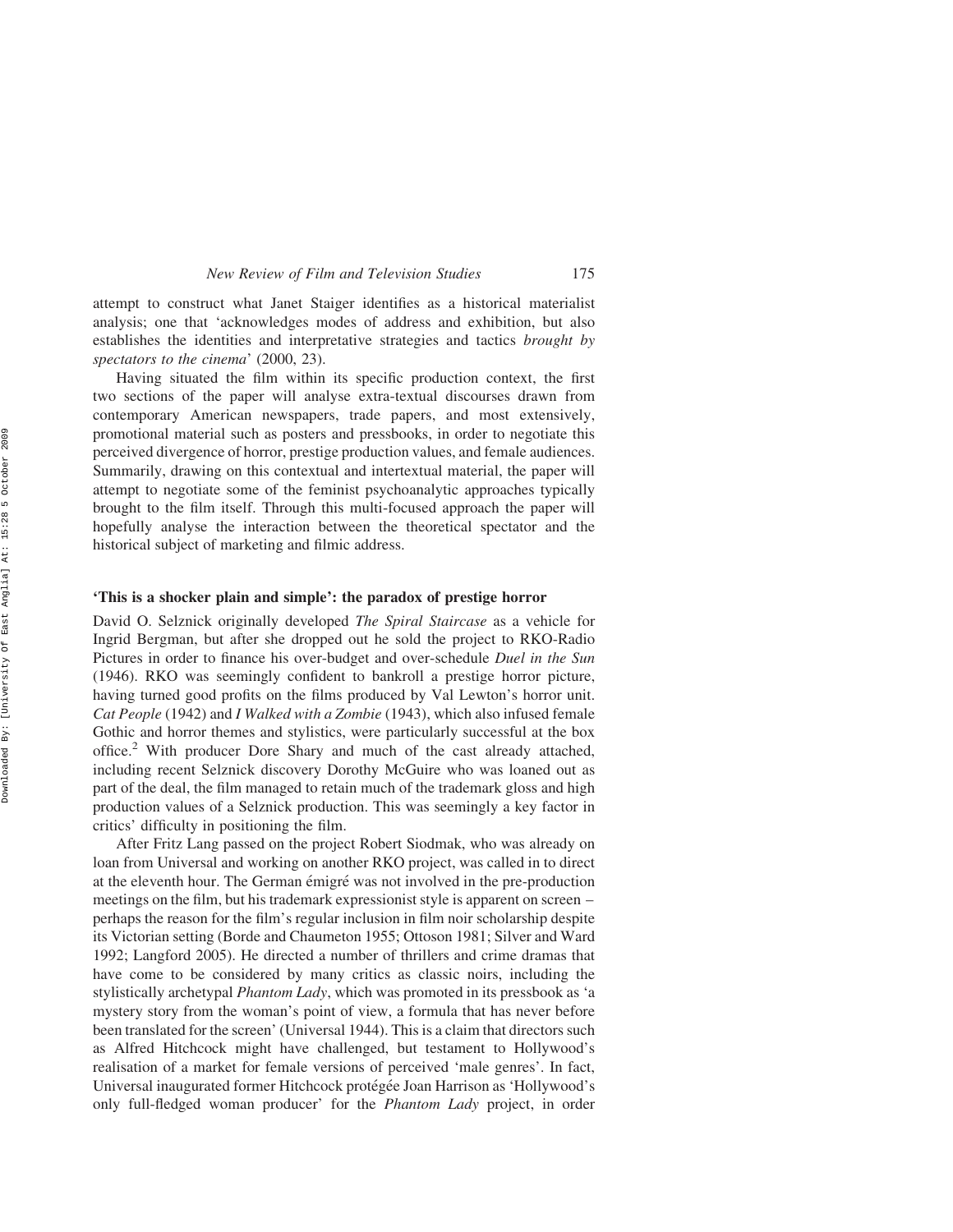to combine her experience with the 'master of horror' with 'feminine psychology' (Berch 1943, 3).

Although Robert Siodmak's name is now synonymous with the later classic 'noirs' he directed, such as The Killers (1946), The Dark Mirror (1946), and Criss Cross (1949), he had previous experience in horror, directing Universal's Son of Dracula (1943). Like Phantom Lady, this Dracula sequel was differentiated from pre-war generic products due to a proposed female occupation of what were exclusively male roles prior to the war. Its pressbook suggested 'There are two feminine leads – Louise Allbritton and Evelyn Ankers – in Universal's "Son of Dracula", a horror drama which once would have been considered exclusively a male province' (Universal 1943). Whilst Son of Dracula is the only film up to this point that Siodmak had directed in Hollywood that would be included in horror rather than film noir scholarship, *Time* magazine suggested that he was 'rapidly becoming Hollywood's top horror man' in their Spiral Staircase review (Anon. 1946b, 90), thus suggesting the more encompassing nature of the term 'horror' in 1940s criticism.

It is understandable however that the Time critic should have made this link in relation to The Spiral Staircase. The film's narrative is highly comparable to more modern examples of the genre such as *Halloween* (1978), with the central female protagonist representing Clover's 'final girl'. The narrative time of The Spiral Staircase is just five hours set almost entirely in the dark and oppressive environment of the Warren family's Gothic mansion. The protagonist is a young servant, Helen (Dorothy McGuire), long ago made mute due to the childhood trauma of seeing her parents perish in a fire. She is employed to serve a widowed invalid, Lady Warren (Ethel Barrymore), who has two sons – a ne'erdo-well Steve (Gordon Oliver) and the apparently gentlemanly Professor Warren (George Brent). The two brothers are involved in a love triangle with the Professor's secretary Blanche (Rhonda Fleming). Following the murder of the three local girls who 'suffered from afflictions', Helen is warned that she might be the next victim. Helen realises that the killer is in the house when she discovers the murdered Blanche. She summarily comes to the 'realisation' that Steve is the killer, and locks him in the cellar, only to discover that the murderer is actually the other brother, Professor Warren. He corners her on the stairs in order to fulfil his psychotic plan to 'eradicate imperfection', but Lady Warren shoots him dead in the nick of time, the gunshot finally triggering Helen's ability to scream. The music soars as Helen, having regained her voice, is able to telephone for help on the emergency number Dr Parry (Kent Smith), her suitor, has given her.

The script was adapted from Ethel Lina White's as then unreleased novel Some Must Watch (1933), but screenwriter Mel Dinelli made the significant changes of location from the Welsh–English border in the 1930s to New England in 1906, and the female protagonist's 'affliction' from lameness to muteness. In his book on the Gaslight Melodrama Guy Barefoot (2001, 125) suggests that this temporal alteration was in keeping with a general interest in all manner of 'Victoriana' in the war and post-war years, one that simultaneously provided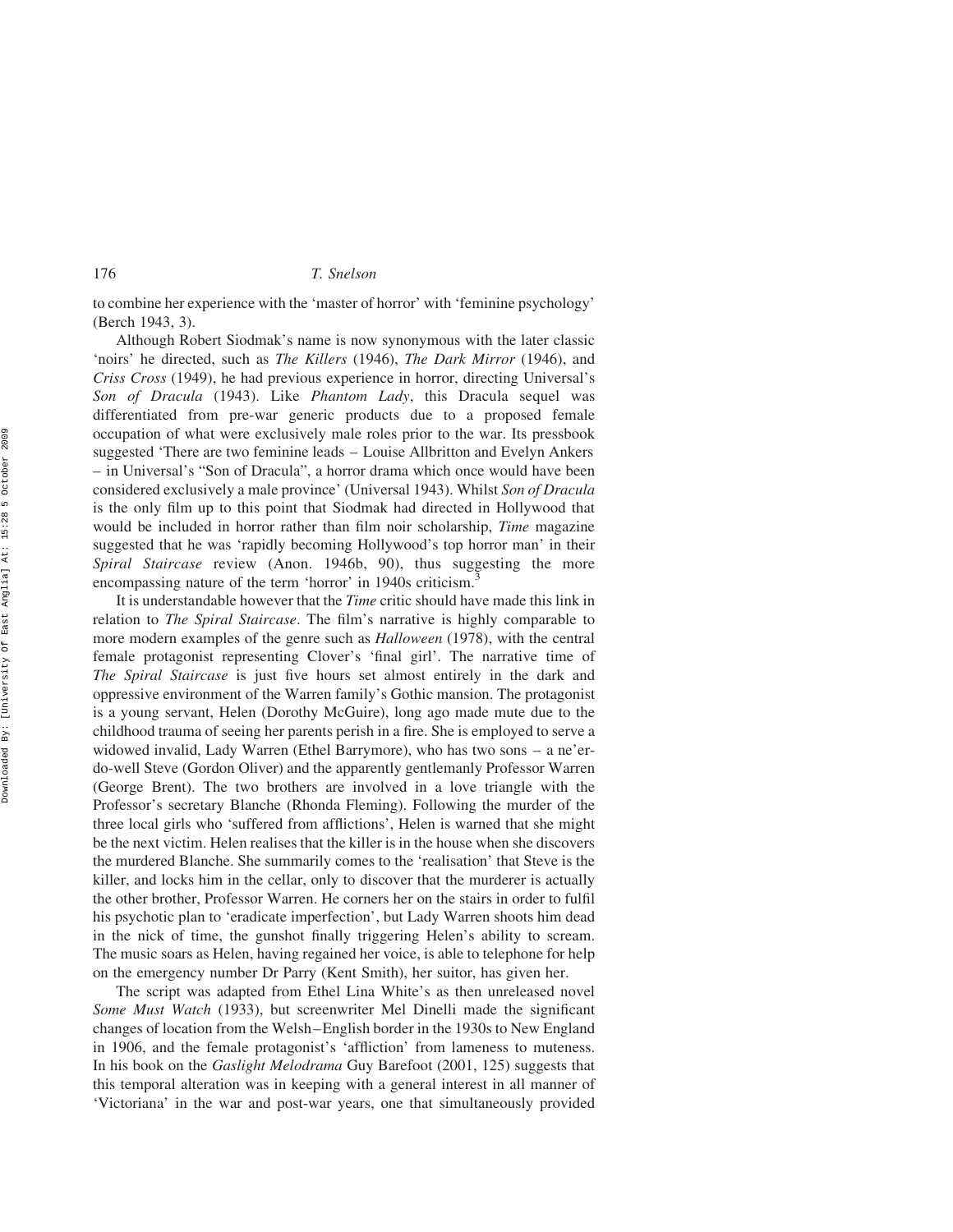a form of escapism and a displaced working through of contemporary concerns. This contradiction will be analysed in more detail later in the paper.

The Spiral Staircase was released on 6 February 1946 to fairly impressive media reception and seemingly considerable audience interest; the Washington Post review enthused, 'with lines forming as early as 10 am, and capacity attendance the order of the day, the "Spiral Staircase" yesterday refused to let its audience down' (Bell 1946, 5).<sup>4</sup> Almost all reviews explicitly positioned the film as horror, suggesting that its superior use of the genre's established tropes differentiated it from the pack. The New York Times review begins somewhat dismissively by suggesting that *The Spiral Staircase* 'is a shocker plain and simple, and whatever pretensions it has to psychological drama may be considered merely as a concession to a currently popular fancy'. However, the reviewer goes on to note that 'the only thing that really matters is that Mr. Siodmak has used the rumbling and cracking of thunder, the flickering of candlelight, the creaking door and gusts of wind from out of nowhere to startling advantage' (T.M.P. 1946, 35). The Oakland Tribune concurred that the 'success' of this 'very swanky shocker' lay in Siodmak's skilful use of 'all the cliches of melodrama [ ... ] even, so help me, a wine cellar that passes nicely for a modern catacomb' (Soanes 1946, 19). The Austin America agreed that 'Siodmak cleaned out the horror department when he started shooting The Spiral Staircase [ ... ] they have spared nothing to give you goose bumps on your goose bumps with this one' (Townsley 1946, 12). The film was praised precisely for its masterful exploitation of standard horror tropes to produce a device that would 'scare the daylights out of most of its audience' (T.M.P. 1946, 35).

Newspaper and trade journals alike enthused over the quality of acting, direction, and production, often seemingly disproportionately to their generic expectations. RKO chose to foreground these contradictory responses that highlighted the juxtaposition of B movie themes and prestige production, selecting even more bifurcated review quotes for their advert in *Variety*. They selected the Hollywood Reporter's assessment that the film will 'take its place alongside anything in the blood curdler field' whilst 'sparkling with class from every angle' and Box-Office's dual-recommendation that it is 'a chiller that will have spectators on the edge of their seats and at the same time remain within the bounds of plausible theatre' (Anon. 1946a, 14). Studio marketing was seemingly eager to reinforce the ambiguous positioning between prestige and shocker that this film held, in the hope of appealing to the widest audience possible. The pressbook for The Spiral Staircase marketed it as a 'foremost mystery drama' suspenseful enough to 'please the most discriminating mystery fans' but, in concurrence with the film's reception, one which boasted a 'triple star casts' including Oscar winner and 'first lady of the theatre' Ethel Barrymore (RKO Radio 1946).<sup>5</sup>

Although the reviews and pressbook articles universally highlight the performances of the female stars and the centrality of their characters, the film is never discussed as a woman's film. As contemporary critics such as Mary Ann Doane have suggested, the collective term was used for 'male critic's derogatory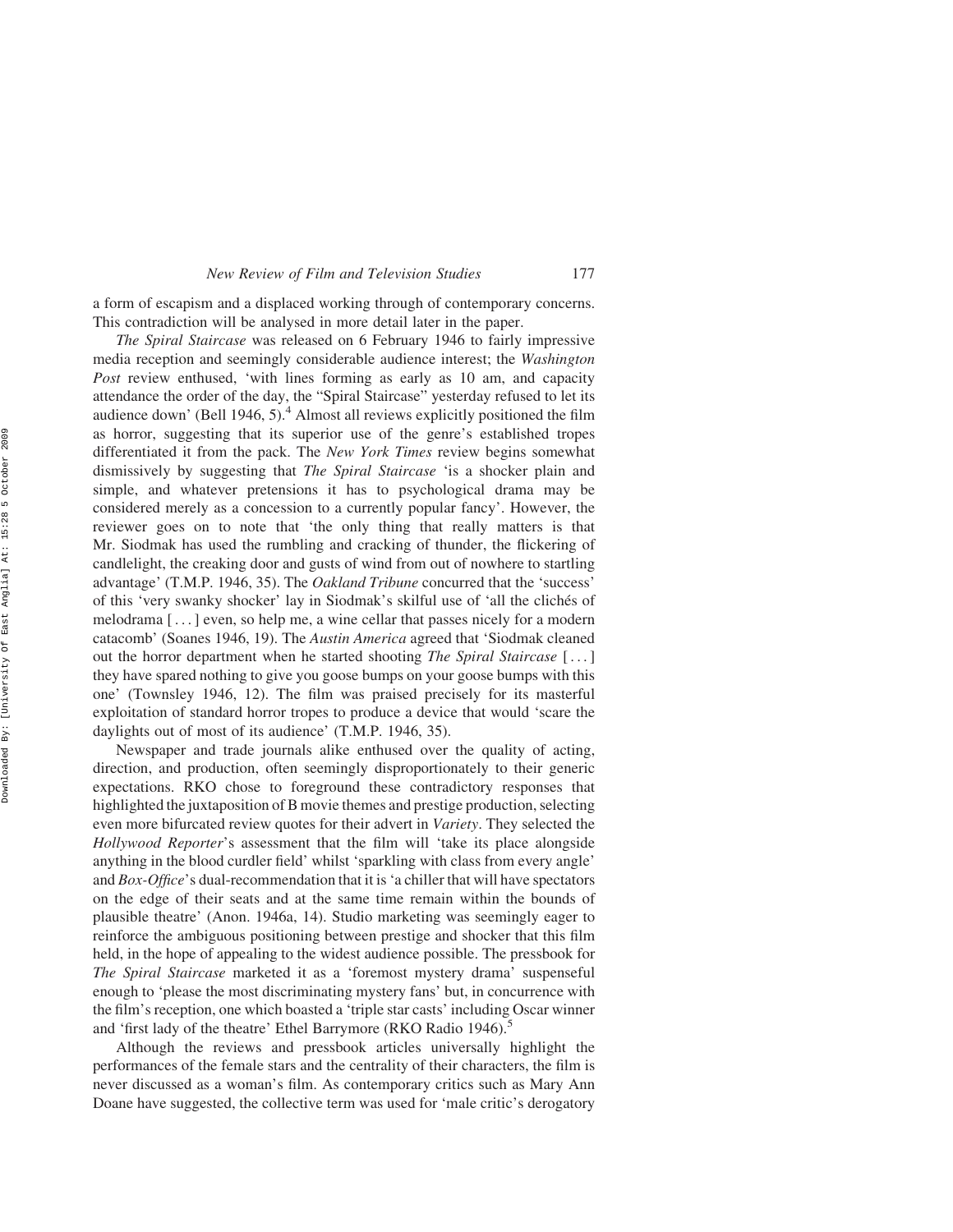dismissal' of certain texts, a point seemingly not lost on either studios or critics of the day (Doane 1994, 284). In a 1944 column entitled 'Shall We Join the Ladies', renowned New York Times critic Bosley Crowther complained that the term 'woman's picture' had been 'badly and recklessly used' as a term of debasement. Citing examples of female-centred texts as diverse as Mrs. Parkington (1944), Laura (1944), and Our Hearts Were Young and Gay (1944), Crowther stated that 'any picture that handles the subject of women well is universally accepted. And, when it doesn't, it's a "woman's picture"' (1944, X1). Thus like horror, the term woman's picture was seemingly avoided as a demarcation for such films. Instead, the press material attracted women by implication and association, rather than signposting their releases as woman's films and potentially putting off both men and women through perceived negative terminology. With this in mind the following section will look at how the studio marketing attempted to specifically address post-war women. Whilst much of the promotional discourse resorts to traditional assumptions about gender and taste, it also celebrates the breakthrough of women into new 'daring' roles on screen, in the auditorium, and beyond.

#### 'Search for a local heroine': gendered appeals

The pressbook for The Spiral Staircase explicitly targets women through media promotions, commercial tie-ins, and exploitation stunts. The pressbook suggests staging a competition to find a 'local heroine' who will act as a hostess throughout the performance, and encourages exhibitors to hold a special advance screening for women only, to obtain a 'cross section of feminine reaction' from 'department store girls, office girls, factory girls, debutantes and housewives'. There is arguably some attempt therefore to address women's increasingly diverse roles in work and leisure, partially resultant of the war. The publicity section also stresses the film's 'advance accolades' and advertising in popular women's magazines such as *Cosmopolitan, Women's Home Companion*, and *Redbook* to potential exhibitors, thus indicating the perception of the importance of female audiences.

The exploitation section suggests arranging 'yesteryear and beyond' tie-ins with local department stores, women's dress shops, haberdashers, and interior decorators, contrasting clothing and household items from 1906 and 1946. The stress is on technological progress rather than nostalgia for Victoriana, but the tie-in evokes a sense of historical continuity between women's domestic lives then and now rather than a major reinterpretation of gender roles. The pressbook also offers exhibitors stills of Dorothy McGuire from the film, to be placed in the windows of shops that sell wedding gowns and silverware; these proposed tie-ins certainly speak to traditional notions of women's domestic desires. This commitment to female-oriented commodity tie-ins was combined with discourses that lauded the female star's 'natural beauty'.

According to *The Spiral Staircase* publicity material Dorothy McGuire 'has an intangible attractiveness that [ ...] sets her apart from the generally accepted Hollywood type. A new kind of glamour, subtle, intelligent, eternal.' This mirrors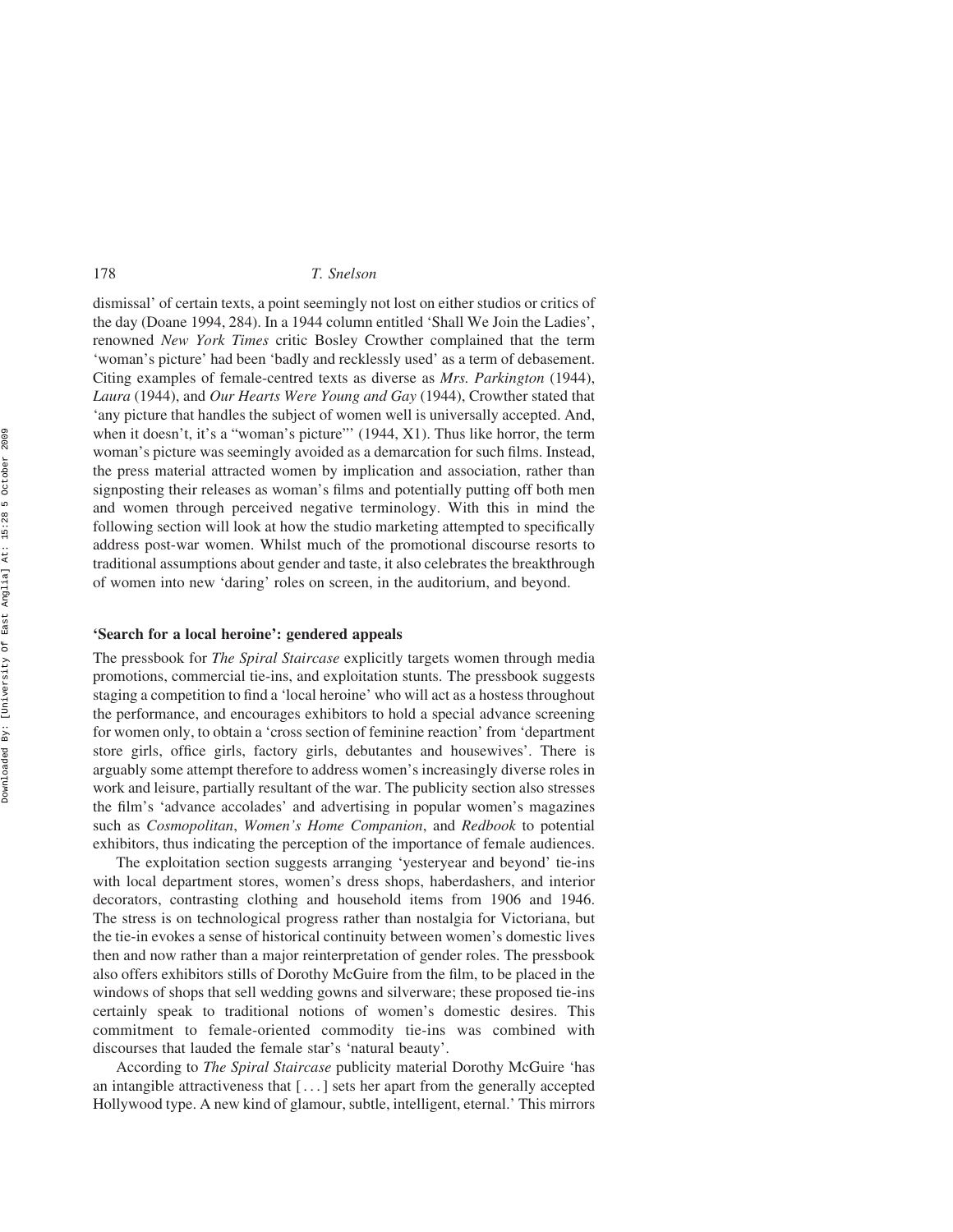the wartime articles on film stars in Good Housekeeping, as discussed by Susan Ohmer, which emphasised the 'ordinariness' of stars. They suggested that true glamour was 'a quality of character, of talent, and of something so elusive that it might even be called soul' (Ohmer 1990, 61) rather than the unattainable accoutrements and lifestyle that set them apart for their fans. This was part of a wider discursive encouragement of adaptation to the economic and practical necessities of the wartime look, which emphasised mobility and comfort over overt sexuality and glamour. Mary Brewster, The Office of War Information's 'expert on womanpower', informed 300 designers at a 1943 fashion conference, 'ruffles have no place in wartime' (Anon. 1943). Hollywood responded to these government restrictions on fabric usage by toning down its own lavish costuming for the duration of the war. As Edith Head, chief designer at Paramount, suggested 'luxury costumes are not only old fashioned, they're unpatriotic and in bad taste' (Doherty 1993, 159).<sup>6</sup>

However, rather than an escape from traditional feminine roles and discursive constructions of female attractiveness, these descriptions of the new type of leading lady fall into another form of essentialism, etherealising a mystical feminine essence that the eradication of all the pleats and ruffles in the world cannot efface. These articles therefore are in keeping with the hegemonic project that encouraged women, for the good of the war effort, to forgo some of the commodities previously discursively reinforced as central to female beauty, whilst promoting the need to uphold the 'eternal' values of femininity. Antifeminist critics such as sociologists Ferdinand Lundberg and Marynia Farnham highlighted these essentialist ideals as that which had been lost and needed to be 'rediscovered' now the war was over  $(Lundberg and Farnham 1947)$ . The mainstream media also joined the backlash against 'changes' in American women, holding them up to examples of female subservience allegedly experienced by soldiers in Europe. A March 1946 article in the New York Times suggested that whilst

French girls seemed to be there for the sole purpose of being pleasant to the men, [...] being nice is almost a lost art amongst American women. They elbow their way through crowds, swipe your seat at bars and bump and push their way around regardless. (Dallaire 1946, 8)

Admittedly, a male former Stars and Stripes reporter wrote this extraordinarily misogynistic polemic. However his argument, and specifically the discourse of the 'proper' disciplining of the female body, was replicated by women writers in publications aimed specifically at a female readership.

In Harper's magazine Anne Leighton commiserated that 'many American war veterans are [...] coming home to what used to be a pleasantly pliable and even appealingly incompetent little woman and finding a quietly masterful creature recognizing no limitations to her own endurance' (Rosen 1975, 204). These contradictory discourses highlight the irreconcilable either-or-condition that women faced after the war; they were encouraged simultaneously to stand out by using the latest beauty products, and quietly blend into the background.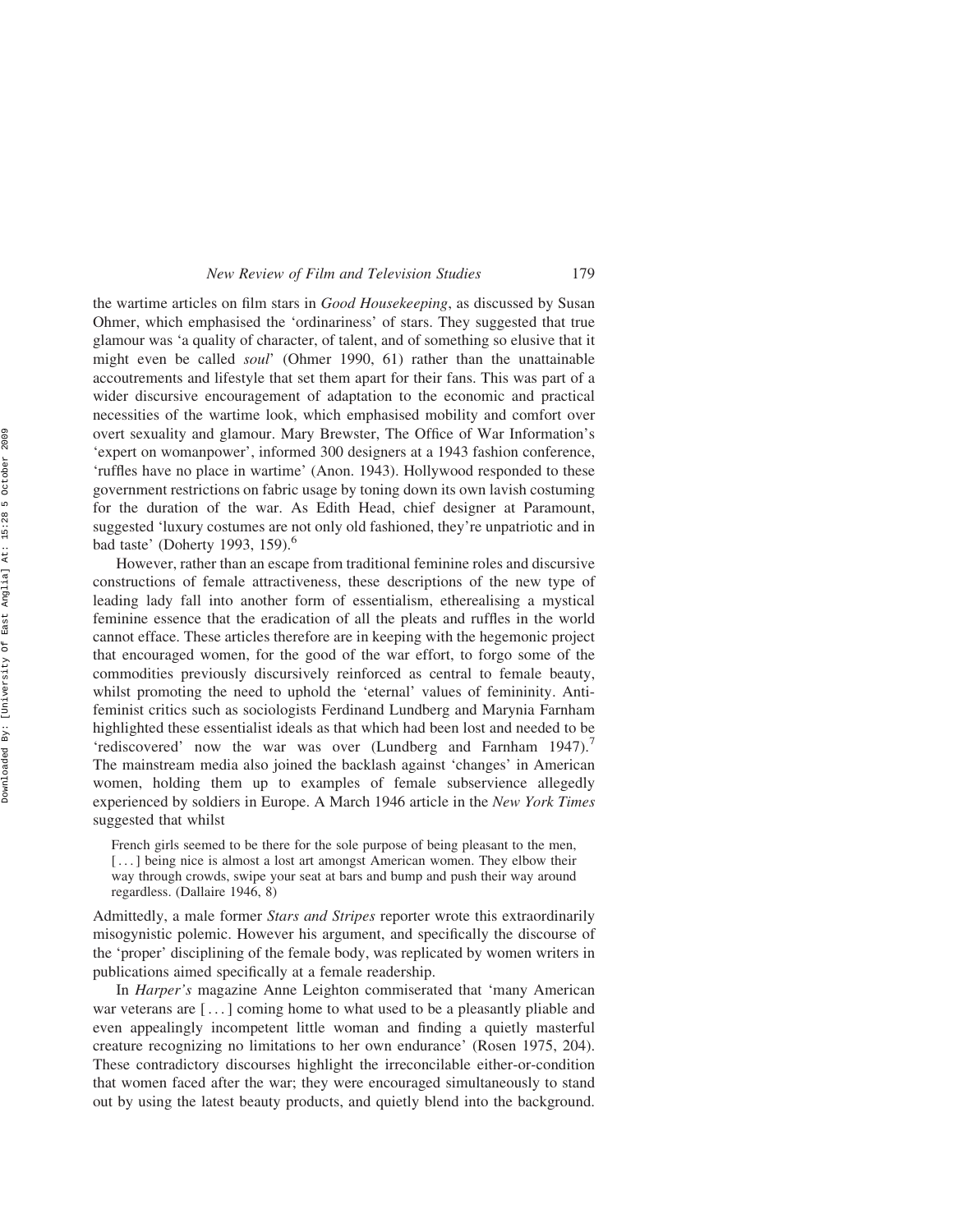From sociologists to servicemen, these attackers highlighted the beautification of both body and 'soul' as a necessity for gaining or maintaining a man as the war drew to a close. In a couple of *The Spiral Staircase* pressbook articles it does mention a romance angle (one in fact so sparse within the narrative that of all the reviews only Variety noticed it) calling the film a 'saga of romance and terror' and a 'mystical romance'. However, in a period renowned for film posters 'dominated by sensationalised relationships between men and women' (Haralovich 1984, 56), the romance angle is, perhaps surprisingly, all but absent from The Spiral Staircase's campaign.

Instead the posters focus on the Gothic iconography of 'the image of woman-plus-habitation'. The film's secondary poster campaign condenses the narrative into the iconic image of a frightened young woman in front of a large house ravished by stormy weather. Joanna Russ suggests that this motif was uniformly exploited on the covers of the Gothic paperbacks that began to flourish in the 1950s, a typically critically denigrated genre of popular fiction, marketed specifically to a female audience (Doane 1987, 124–5). As these images suggest, in these texts the house typically becomes a site of dread in which the inside/outside dichotomy collapses; in the film the fear of open windows and unlocked doors is subverted when it is discovered that the murderer has been in the house all along. These overlapping spatial borders can be seen as analogous to the perception of wartime women's dual public and private roles, and their dread of returning to the isolation of 'domestic confinement' following the war. The poster therefore identifies the film's broad generic positioning, whilst potentially exploiting connotations that give the film a contemporary resonance to its target audience.

The tagline on the poster, consistently used in various forms throughout the advertising, is 'So Daring ... Never before in Hollywood's brilliant motion picture history has anything like it ever been attempted.' This angle that stresses the 'daringness' of the production is extended on some posters to highlight Dorothy McGuire's performance in 'the role they said no star could play'. This is expanded upon in publicity articles and summarily reiterated in much of the review material with, for example, the *New York Times* flattering that 'few actresses would dare to undertake a role which permitted only six words of speech' (T.M.P. 1946, 35). The synopsis and suggested reviews in the pressbook link McGuire's daring portrayal to 'the obstinate courage of [the] heroine helpless in the face of death' that she plays. This is a position inferred by the posters' depiction of the investigating heroine isolated in visually impenetrable space. Finally the circuit is completed as the spectator is 'dared' to sit through the film's 'breathtaking' climax. The exploitation section suggests holding a shrieking contest in which 'local heroines' are invited on stage to imitate the 'climactic thrill' of Helen's scream to 'find out if the audience can stand the shock' when it comes. Therefore, the motif of 'daring' is exploited in the publicity as a sliding signifier that links the targeted spectator (seemingly largely conceived as female) to this unique cinematic experience by way of their direct involvement in the plight of the strong female character and the actress who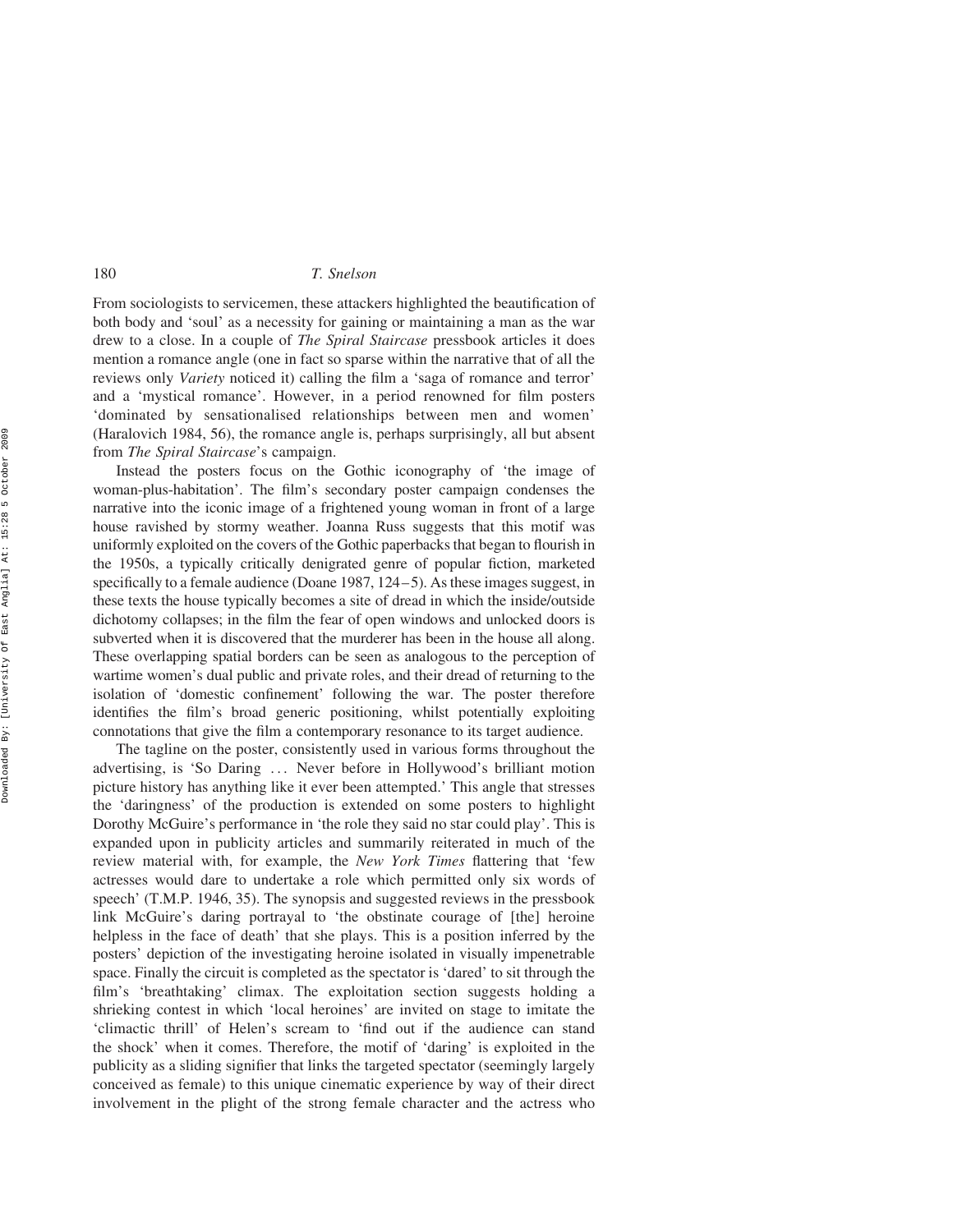portrays her. The female protagonist is therefore explicitly aligned to the interpellated female spectator. The following section will argue that this marketing ploy has its direct parallel in the 'challenge' posed in the opening sequence of the film.

## 'Men like to see women cry. It makes them feel superior': allegories of spectatorship

The above line delivered by Steve Warren midway through The Spiral Staircase provides a telling comment on the myth of female spectatorship that the film is seemingly in dialogue with. At the outset of *The Spiral Staircase*, the film utilises a self-conscious narrative mechanism that immediately hooks the spectators into the female protagonist's perspective, whilst paradoxically alerting them to its overt theatricality. The film commences with a *mise-en-abyme* that shows an early film screening in a village hotel at which Helen, situated amongst an almost entirely female crowd, is excessively emotionally involved in a silent melodrama called The Kiss.<sup>8</sup> The camera pans up through the floorboards to reveal the 'realistic' scene of a young girl's murder, before the camera cross-cuts to a drowned girl being pulled from the water in the concluding shot of the melodramatic silent film. This scene, one that does not appear in White's novel, has the effect of linking contemporary (female) spectatorship of The Spiral Staircase to that of the protagonist Helen. However, paradoxically it also distinguishes Helen's naive and stereotypically overly involved spectatorship of The Kiss from that of her contemporary counterparts; ones who are 'daring' and cinematically knowing enough to literally 'take it up a level' and brave the horrors on offer in modern movie houses and beyond. The representation of the overidentified female spectator of 1906 encourages the cine-literate female spectator of 1946 to hold this image at arm's length, acknowledging her critical distance from this outdated patriarchal myth. In congruence with this reading the shooting script ultimately distinguishes the 'expectant' Helen from the older women in the audience through her subsequent 'excitement' at the horrors we have just witnessed. It notes: 'she, too, looks towards the ceiling. While hers is a frightened expression also, it is mingled with a look of excited curiosity' (Dinelli 1946, 2).

Mary Anne Doane classifies The Spiral Staircase as a 'paranoid woman's film' – a meta-generic offshoot from the 1940s woman's film that draws upon the conventions of the literary Gothic. She suggests that through their 'sustained investigation of the woman's relation to the gaze, the paranoid woman's film not only resides within the "genre" of the woman's film, but provides a metacommentary upon it' (Doane 1987, 125).<sup>9</sup> In the same way that the opening scene encourages the sophisticated 1940s spectator to both identify and differentiate herself from Helen, initially represented as 'herself a character drawn from a silent melodrama' (Rick Altman quoted in Barefoot 2001, 156), both film and promotional material paradoxically encourage and problematise this appropriation of an active, investigative gaze. The primary poster campaign's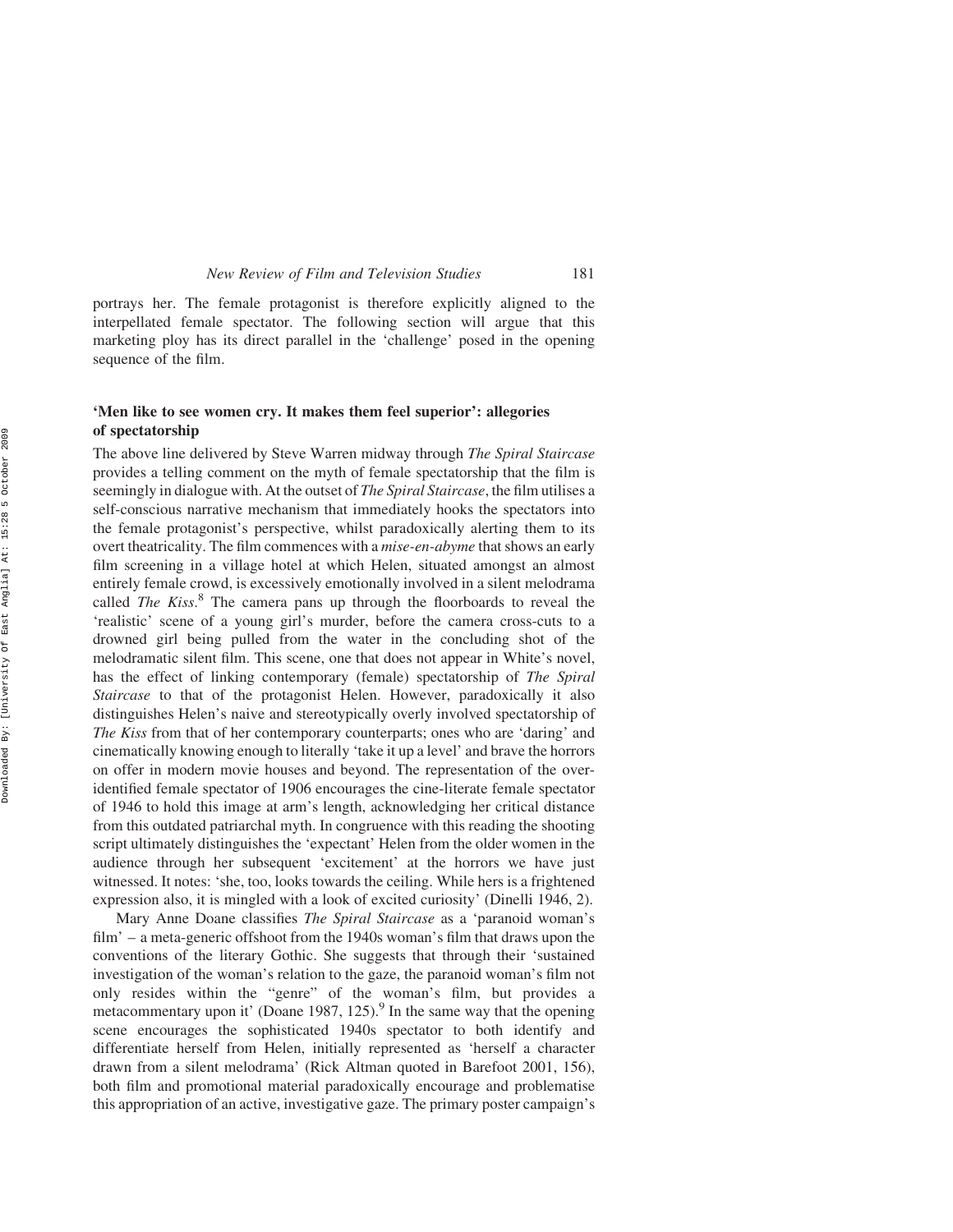almost 'high concept' image of an investigative Helen on the spiral staircase, prevalent both in pressbook and publications of the time, literalises the problems for female subjectivity presented both on screen and in the auditorium. Doane suggests that in paranoid woman's films 'the woman's exercise of an active, investigating gaze can only be simultaneous with her own victimisation' (1987, 136). Accordingly Helen's attempt to take control of the gaze in the main poster is forestalled; she stares not out of the poster, but into blind space within the poster image, missing the returning omniscient gaze of the spectator. The threat to Helen is constituted as that of being object rather than subject of knowledge (and correspondingly of discourse/speech).

In her seminal essay on the nature of 'the gaze' in cinema, Laura Mulvey states:

Woman stands in patriarchal culture as signifier of the male other, bound by a symbolic order in which man can live out his fantasies and obsessions through linguistic command, by imposing them on the silent image of woman still tied to her place as bearer of meaning, not maker of meaning. (1975, 7)

Drawing upon Freud and Lacan, Mulvey suggests that the use of the cinematic apparatus in classical Hollywood film reinforces the illusion of a unified male identity (and therefore patriarchal dominance) by positioning women as silent spectacles to be mastered through the look of the male star, and resultantly the spectator (who is automatically addressed as male). However, rather than a hidden mechanism that underlies the ideological functioning of the film, this paradigmatic theorisation of the male gaze is almost a direct plot summation of The Spiral Staircase. Professor Warren's murderous wielding of the gaze (blatantly represented in the extreme close-ups of his eye) manifests itself in his fantasised image of Helen with her mouth erased; he subsequently offers to give her 'the quiet' in death he believes she secretly wishes for. McGuire revealed in a later interview that the eye in close-up in fact belonged to director Robert Siodmak (Miller 2006).

This foregrounding of the ability of cinematic apparatus to 'distort' the image of woman is written explicitly into the shooting script. For the initial murder scene in the hotel, scriptwriter Dinelli calls for a 'distortion of the lens' such that:

the girl we'd seen earlier seems twisted out of natural physical shape [ ... ] the limp that we'd seen earlier, now seems exaggerated, grotesque; where it had seemed incidental before, it is now high-lighted by the distortion of the camera – until it becomes the predominant physical characteristic of the girl. (1946, 4)

Therefore, pre-empting Peeping Tom (1960), The Spiral Staircase consciously actualises the metaphor of the director's sadistic use of the male gaze, with its tyrannical desire to negate the perceived threat of the female body by taking this symbolic control in defining it. Through Helen's murder Professor Warren hopes to permanently fix her in a unitary and eternal conception of femininity outside the symbolic order of language. This is a key Gothic theme replicated in the idealised paintings of 'victims' and the locked rooms of past wives in other texts such as Rebecca (1940), Laura (1944), and Secret Beyond the Door (1948).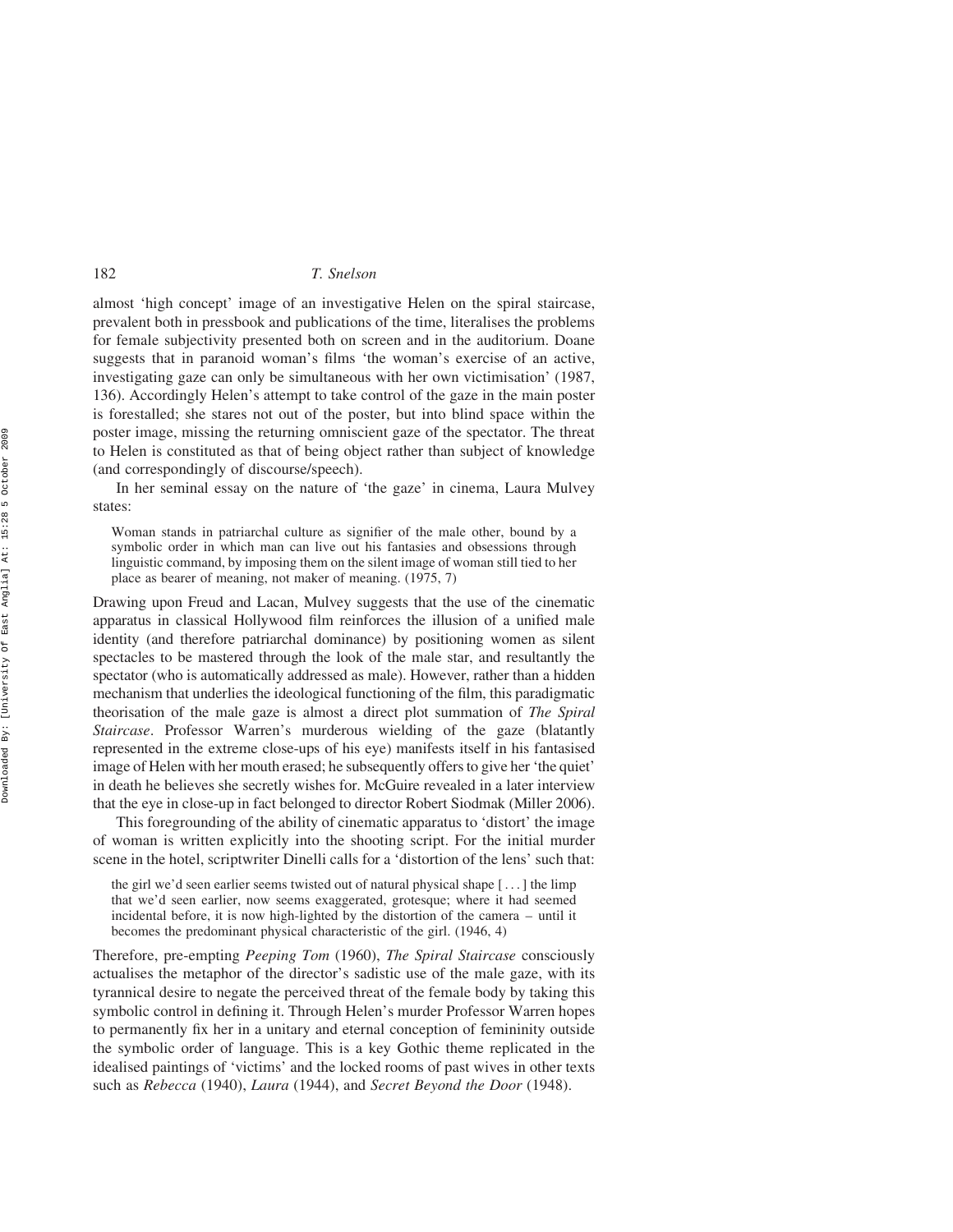However, Helen's eventual 'access to subjectivity with all that it entails of an access to language' comes not in appropriating this self-violating gaze, but in (re)discovering her voice (Doane 1987, 145). Dale Bauer proposes that the 'feminist voice (rather than the male gaze) can construct and dismantle the exclusive community and patriarchal critical discourse' (1988, 2). Whilst the visual strives for the unification of the image, the verbal revels in the multiplicity of competing voices. As suggested earlier, the (female) spectator is initially differentiated from Helen due to the character's naive response to the cinematic apparatus. However, her achievement of both personal and historical maturity is encoded by her eventual mastery of new technology.<sup>10</sup> The music soars as Helen finally speaks into the telephone, the emblematic device for collapsing the boundaries between private and public spaces. Her liberating entry into the symbolic order of language, and therefore the development of a public and sexual self, is thus marked by her corresponding maturation into modernity. The problems of Helen's muteness, or lack of societal voice, are empathetically linked to the repressions of the patriarchal Victorian household in the text; Blanche reassures Helen that 'when you leave here you'll be cured'.

Some commentators of the day such as Anne Kavan bemoaned the escapist tendencies of the Victorian revival in literature and film, complaining 'only the most mature human beings can bear to look at our present reality in the face ... We run away, so to speak, into the past' (Kavan 1946, 63). However, like other paranoid woman's films, The Spiral Staircase paints a far from nostalgic picture of gender relations in the era. The symbolic use of this earlier moment of societal transformation appears to have provided a pervasive method for negotiating the underlying traumas of 'the present reality'. The production of the film comes at an equally significant moment of uncertainty and unease surrounding changes in gender roles and reorientation of the domestic realm, and thus this historical revisiting could have provided an apt metaphor for women in 1946. Whilst Dinelli's earlier script envisioned the film's final shot to be a pan out to an exterior façade at sunrise, Siodmak changed this ending such that the camera remained within the site of dislocation and dread of the Victorian house (Greco 1999, 84). This alteration arguably forestalls the film's 'happy ending', maintaining the sense of a provisional and uncertain future.

Despite their historically displaced settings, films like The Spiral Staircase, that centred the family home as the nexus of disorientation and potential dread, probably had a timely resonance with wartime and post-war women. In the introduction to his book explicating the findings of surveys conducted with Iowa families attempting to adjust to the 'stresses' of war separation and reunion, Reuben Hill suggests that the 'realisation that the family is designed for intimacy brings with it recognition of its reciprocal, the smothering sense of confinement. The latent counterpart of deep affection is known to be disgust and alienation' (1949, 6). The year 1946 simultaneously produced a record marriage rate (2.3 million) and record divorce rate (600,000), indicating the conflicted feelings regarding the return to 'normal' family and domestic life following the war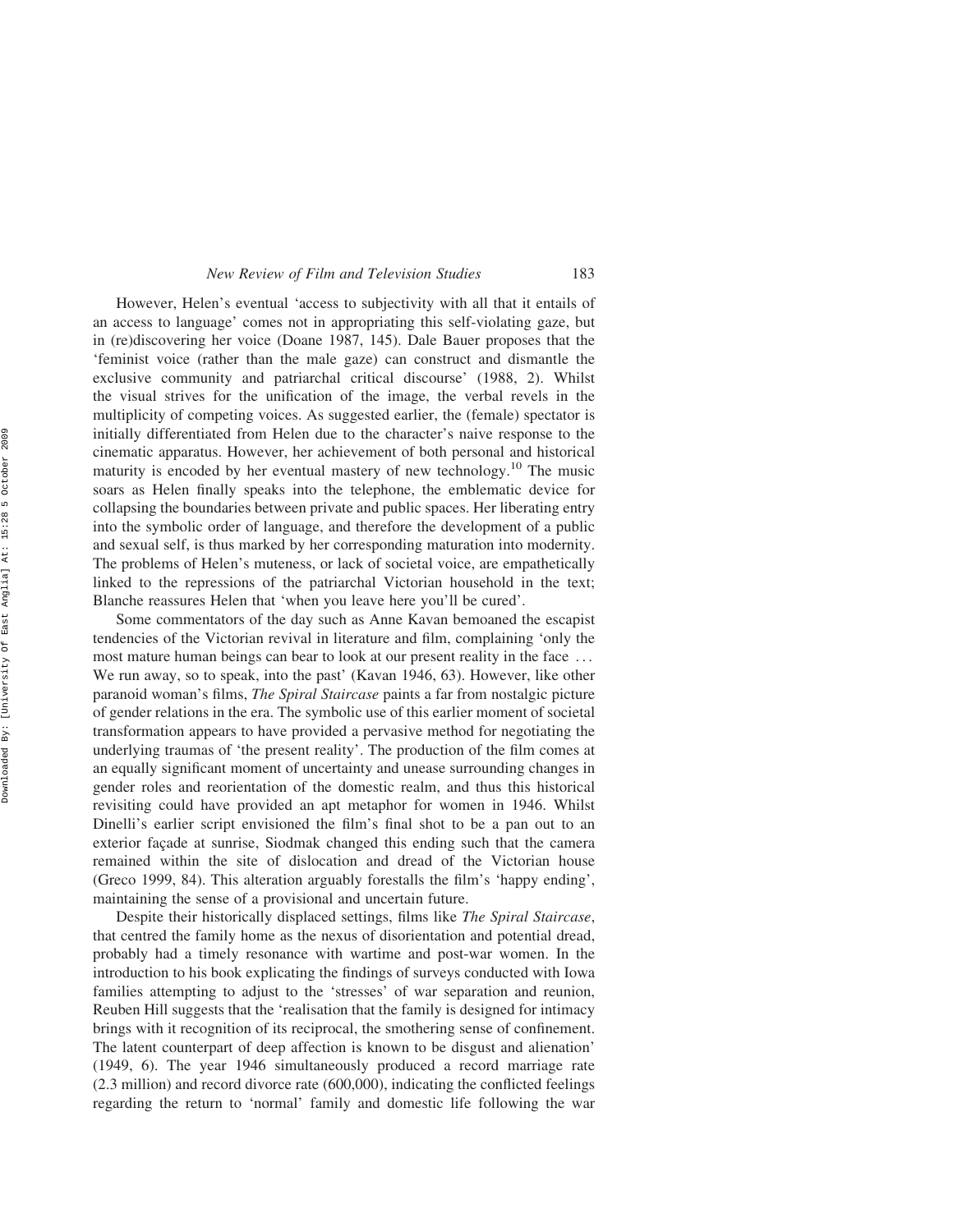(Hartman 1982, 165).<sup>11</sup> Like the draughty Gothic mansion in The Spiral Staircase, many households saw the boundaries between inside and outside (the female sphere of the family and reproduction and the male sphere of production) significantly breached during the war. Whilst millions of women did retreat to their homes, encouraged and reinforced by powerful media appeals, many maintained their wartime roles in addition to their expected peacetime ones, both in the workforce and the home.<sup>12</sup>

According to Hill, after the war many women noted 'shifts in family authority, in attitudes toward children, and in what's properly "man's work" and "woman's work"' (1949, 313). Therefore, The Spiral Staircase's replacement of a patriarchal tyrant with a more egalitarian 'modern-man' (Dr Parry) who encourages Helen (if not with a suspicious amount of aggression) to (re)gain her voice, could be seen as a timely reinforcement of the need to maintain egalitarian family relations. The staircase, where private and public worlds converge, provides a polyvalent metaphor for the potential liberations and limitations awaiting Helen's future self. Following the realisation of Dr Parry's desire, she grooms herself in the full-length mirror situated halfway up the staircase whilst miming speech. She is seemingly imagining a life beyond her role as silent servant in this violently patriarchal household. However, as Hill's research revealed much of this democratisation of the household was minimal if not illusory. Accordingly whilst the film provides a symbolic resolution to these concerns through the projection of an egalitarian household, this optimism is undermined. As Siodmak's decision on the film's final shot implies, Dr Parry is not the unambiguous 'site of wisdom and safety' that Doane suggests (1994, 292). Her telephone call to Dr Parry does not provide the visual liberation from the imposing Gothic mansion that the screenwriter had envisioned, but instead leaves Helen within the restricted confines of this savagely patriarchal domestic space.

Earlier Lady Warren 'warns' Helen that Parry seems 'a little like her husband. Good step, strong hand, good eye.' In White's novel Professor Warren's crimes are revealed to have been the result of witnessing his father, the late Lord Warren, murdering a young servant girl years earlier. Lord Warren is at least characterised in the film as a tyrant who psychologically contributed to the events, but it also intimates the novel's more explicit revelation of the continuation of a murderous bloodline. Lady Warren tells Helen 'there was a girl murdered here a long time ago [ ...] You were that girl Helen.' This initial murder is the 'phantom' in The Spiral Staircase – the untold family event that comes back to haunt it, and one that casts a serious shadow over the film's proposed romantic resolution. In early 1946, as celebrations greeting the end of the war gave way to the serious business of 're-conversion' (including the partial re-conversion to pre-war gender norms) this tentative romantic conclusion tainted by uncertainty seems somewhat apt. Lady Warren's comments hint that Helen should keep her own 'good eye' on Dr Parry, such that the phantom of domestic tyranny does not return. This note of caution perhaps keyed into the suspicions of many women in post-war America.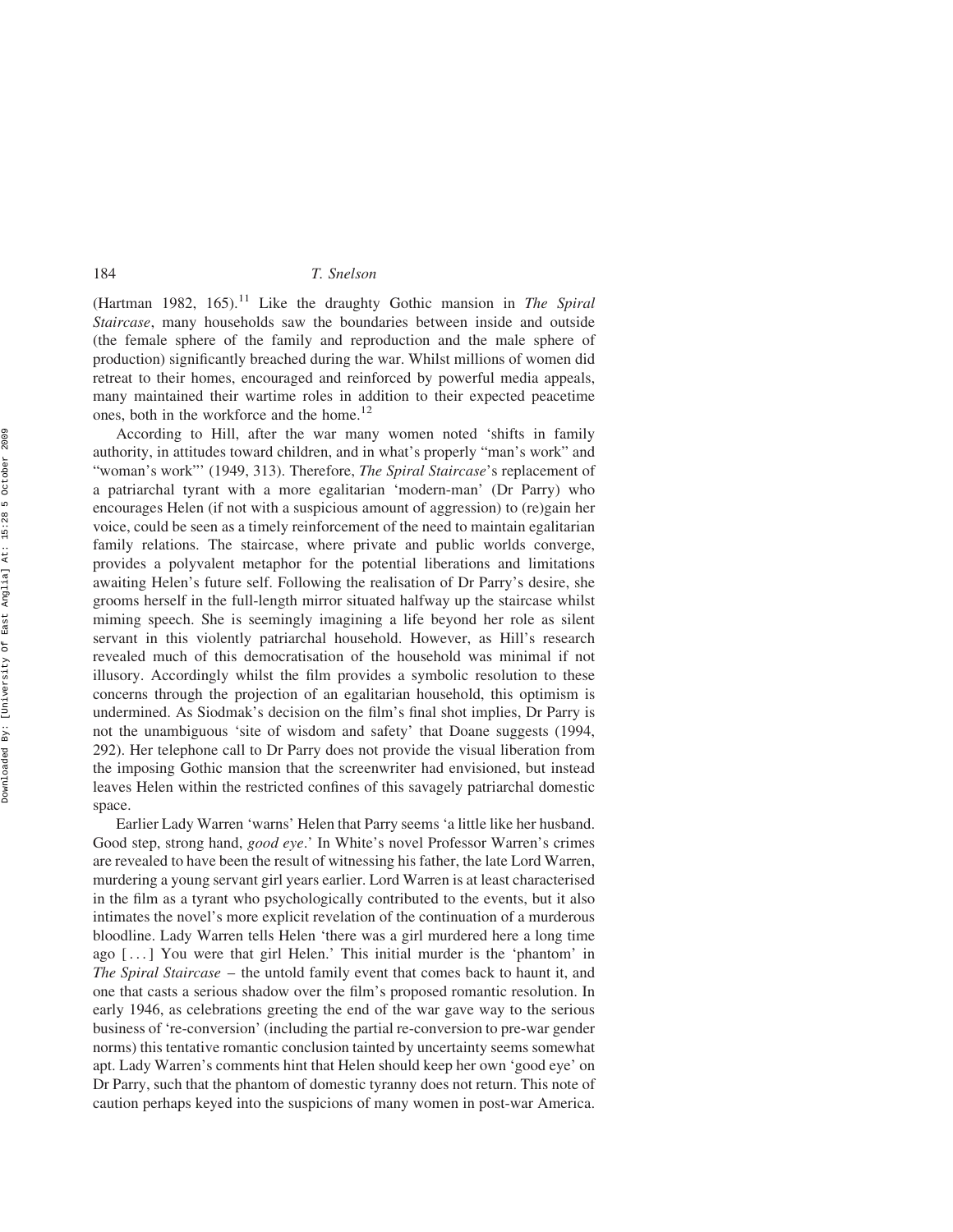#### Conclusion

Janet Staiger suggests, 'the event as a whole – within its historical context and its historical consequences – must be considered before we make any kind of evaluative claim about whether the meanings are progressive or conservative' (2000, 55). The intention has not therefore been to focus on 'evaluative claims', rather it has been to identify specific filmic and extra-filmic discourses aimed at female spectators that differentiate this text from other generic utterances, or at least the usual perception of them in scholarship. Through the foregrounding of textual and extra-textual devices that directly addressed a cinematically literate 1940s female audience, this paper has hopefully moved beyond the image of the disengaged and impressionable female spectator – a stereotype that some scholarship falls into the trap of perpetuating. More than merely a site for vicarious male terror, the prestige horror production The Spiral Staircase directly interpellated post-war women, engaging with topical gender debates whilst 'daring' female spectators to transgress, or at least question, some of the persistent myths surrounding female spectatorship. This is certainly a more compelling prospect than the previously assumed audience dilemma of whether to root for Frankenstein or the Wolf Man.

## Notes

- 1. In his Illustrated History of the Horror Film Carlos Clarens tells the usual metanarrative of peak and decline in a section entitled 'Children of the Night: Hollywood, 1928–1947', in which the generic innovation of the 1930s gives way to the 'seedy bombast of the claw-and-fang epics' of the 1940s (1967, 111). See also: Prawer (1980), Twitchell (1985), Tudor (1989), and Skal (1993).
- 2. According to Fred Stanley of the New York Times, Cat People had taken \$4 million at the box office by the end of 1943, and was a major factor in the previously near bankrupt RKO's incredible financial turnaround (Stanley 1943, X3). A number of Lewton regulars were employed on The Spiral Staircase including cinematographer Nicholas Musuraca, musical director Roy Webb, and art director Albert S. D'Agostino. This suggests that RKO were attempting to continue the style that Lewton had used on his successful cycle.
- 3. In 1946 Siegfried Kracauer cited The Spiral Staircase as an example of his thematic cycle the 'Hollywood terror film' alongside films as diverse as Gaslight (1944), The Lost Weekend (1945), and The Stranger (1946). Kracauer classifies the terror film as a secularisation of the horror genre, noting that 'the Frankenstein monsters of the past made us shudder at first sight, but the contemporary monster can live amongst us without being recognised' (1946, 132).
- 4. According to RKO's financial ledger, the \$968,000 production grossed \$3,950,000, making it RKO's third highest box office earner of the year (Jewel 1994).
- 5. Ethel Barrymore had an illustrious stage career before entering motion pictures relatively late in life. She had previously only starred in MGM's epic Rasputin and the Empress (1932) with her brothers Lionel and John Barrymore, and with Cary Grant in None but the Lonely Heart (1944) for which she won the supporting actress Oscar. She was also nominated for The Spiral Staircase but lost to Ann Baxter for The Razors Edge (1946).
- 6. However, the displacement of narratives to the turn of the century allowed films such as Gaslight and The Spiral Staircase to retain some of this glamour and spectacle without characters appearing unpatriotic. These temporally displaced representations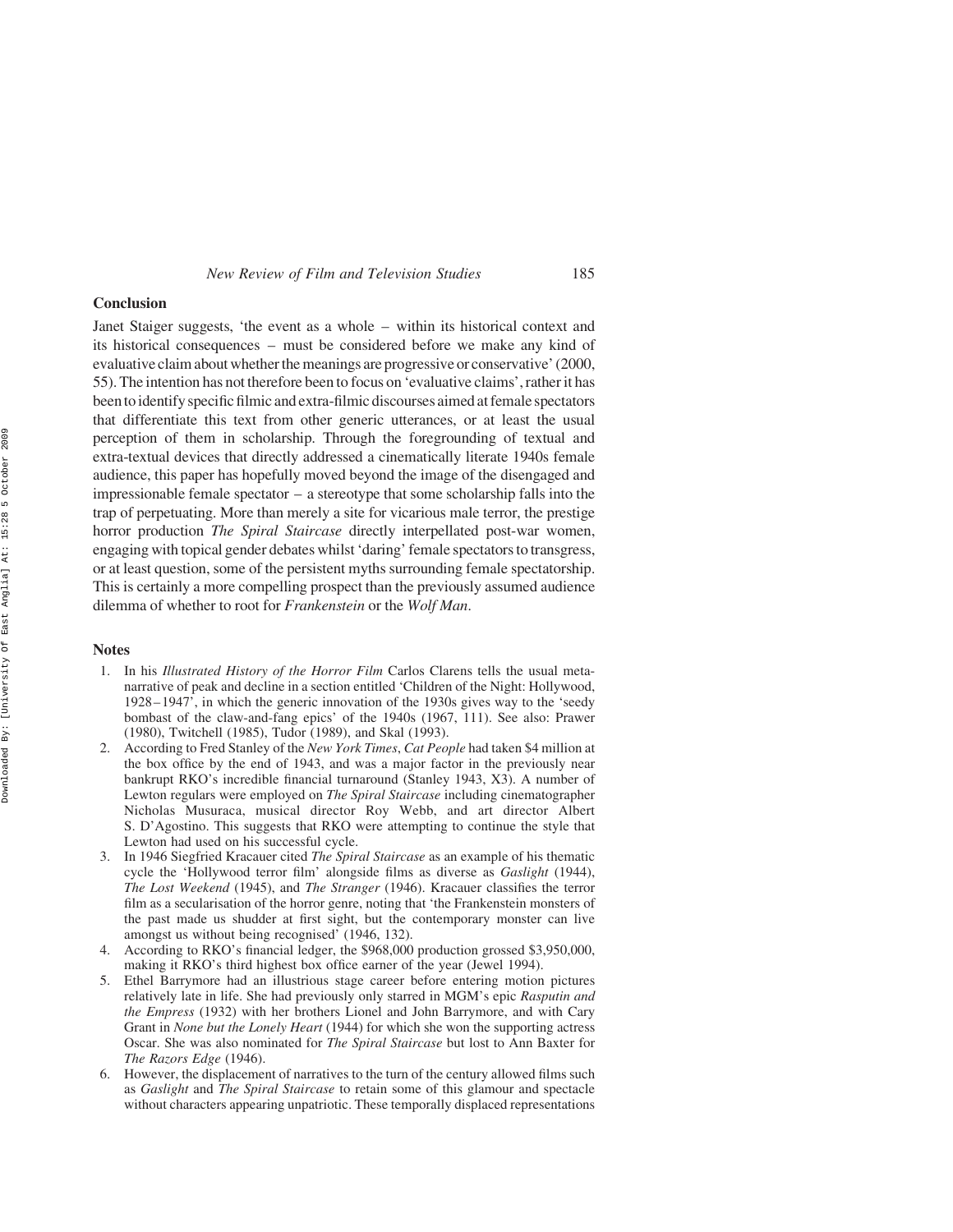highlighted the expectation of an at least partial return to pre-war modes of femininity. In the Gaslight pressbook the hair cut Ingrid Bergman has in the film, dubbed 'Reveille', is said to be designed to 'wake up the women of America to the importance of being feminine'. It is characterised as 'a distinct departure from the tailored, mannish trends of the moment, the coiffure will prove just as at home in a defence plant as in a ballroom'. Although it is suggested that 'Reveille' blurs the distinction between perceived male and female realms, it is perhaps an ominous sign for women in 1944 that the MGM publicity department should promote a haircut designed for a London parlour in 1870 as the future for women's post-war fashion (MGM 1944).

- The end of the war would see a barrage of conservative discourse attacking the collapse of stable gender binaries, perhaps in its most influential form in Lundberg and Farnham's populist 1947 book Modern Women: The Lost Sex which was paraphrased in numerous magazines. The authors bemoaned that 'the feminist succeeded, by ridicule, in driving underground old-time concepts of the "good" and the "bad" woman'. They advocated a government-backed programme, as had been utilised to encourage women into the workforce, to restore the prestige of the sexually ordained roles of mother and wife (Lundberg and Farnham 1947, 203).
- This is actually Ulysses Davis' 1914 silent film The Kiss which is incongruent with The Spiral Staircase's 1906 setting; it seems to have been chosen for narrative rather than continuity purposes.
- 9. Like Waldman, Doane distinguishes the 'paranoid woman's film' from 'horror' through its privileging of romance and thus female address. She suggests, 'while the horror film, as Linda Williams points out, prompts the little girl (or grown woman) to cover her eyes, the sign of masculinity in the little boy, when confronted by the "love story," is the fact that he looks away' (Doane 1987, 96).
- 10. This metaphor of female spectatorship as an indicator of wider social changes to women's lives is suggested in the opening description of Helen in the script. It reads 'her eyes shine with an attractive expression of curiosity – not only for that which she sees on the screen – but for a curiosity in the expectancy of the future' (Dinelli 1946, 2).
- 11. Significantly, returning husbands and boyfriends would, as a 1944 National Conference on Family Relations report warned, have likely 'practiced deceit, treachery and killing – evil means to the good' during the war. Thus the inspired casting of George Brent against type (his typical 1940s roles were love interest and/or war-hero) was an ominous reminder of what lay behind the glorious return of loved ones (Walsh 1984, 73).
- 12. By 1946 the female labour force had declined from a wartime peak of 19,170,000 to 16,896,000. Most job loses were in manufacturing, particularly heavy industry (US Census Bureau 1952).

### References

- Anon. 1943. Unruffled. Time, June 21.
- ———. 1946a. Spiral Staircase advert. Variety, January 23.
- -. 1946b. The new pictures. Time, February 4.
- Barefoot, Guy. 2001. Gaslight melodrama: From Victorian London to 1940s Hollywood. New York: Continuum.
- Bauer, Dale M. 1988. Feminist dialogics: A theory of failed community. Albany: State University of New York Press.
- Bell, Nelson B. 1946. A few grains of corn can't hurt a thriller like Spiral Staircase. Washington Post, April 25.
- Berch, Barbara. 1943. A Hitchcock alumna: Introducing Joan Harrison, Hollywood's only full-fledged woman producer. New York Times, June 27.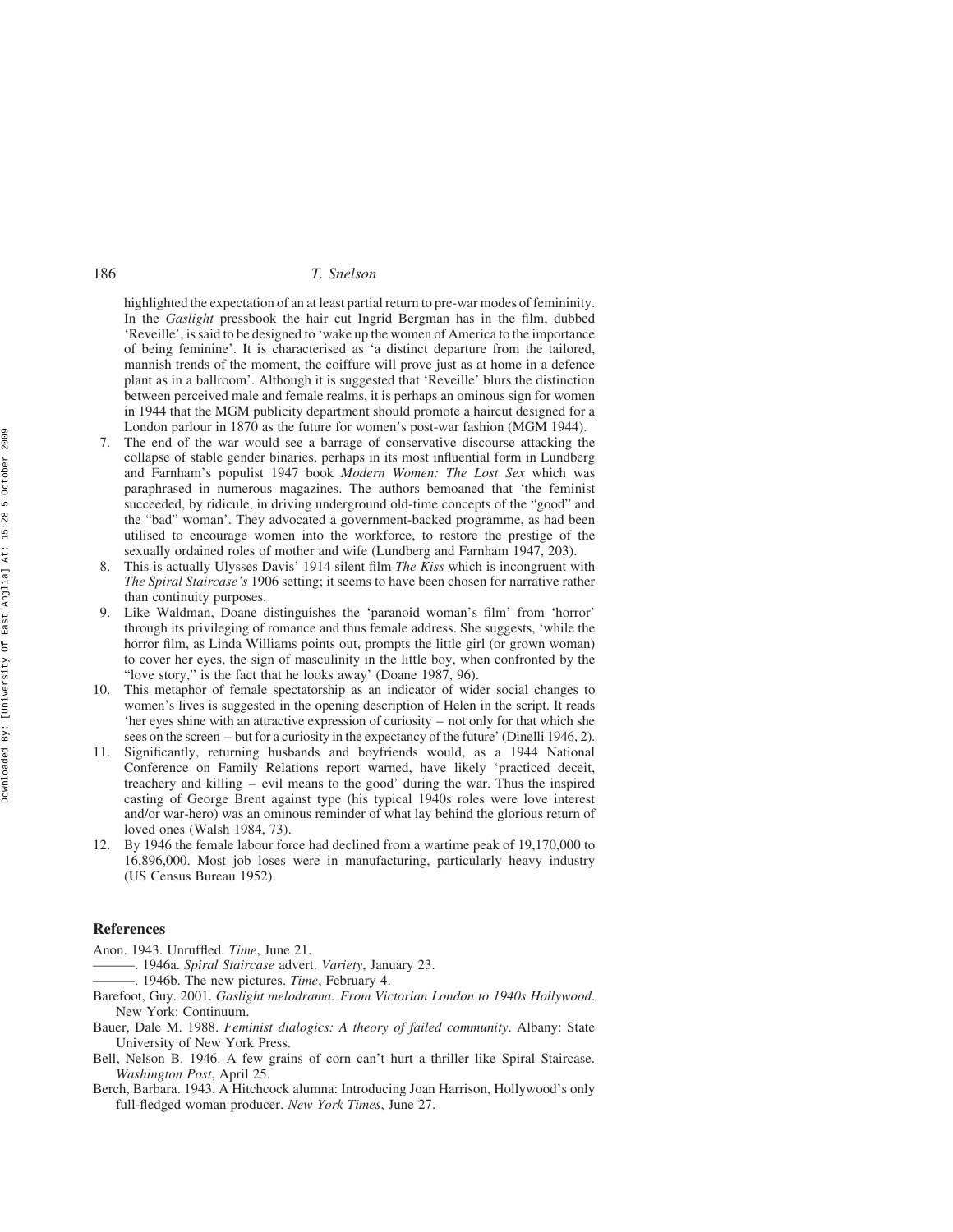- Borde, R., and E. Chaumeton. 1955. Panorama du film noir Américain: 1941–1953. Paris: Editions de Minuit.
- Clarens, Carlos. 1967. An illustrated history of the horror film. New York: Paragon Books.

Clover, Carol. 1987. Her body, himself: Gender in the slasher film. Representations 20: 205–28.

- -. 1992. Men, women and chain saws: Gender in the modern horror film. London: BFI.
- Creed, Barbara. 1993. The monstrous feminine: Film, feminism, psychoanalysis. New York: Routledge.
- Crowther, Bosley. 1944. Shall we join the ladies. New York Times, October 15.
- Dallaire, V. 1946. The American woman? Not for this GI. New York Times, March 10.
- Dinelli, Mel. 1946. The Spiral Staircase shooting script. February 11. Box S-1179. Cinema-Television Library Special Collections, Doheny Library, UCLA.
- Doane, Mary Ann. 1987. The desire to desire: The woman's film of the 1940s. Basingstoke: Macmillan.
- . 1994. The 'woman's film': Possession and address. In Home is where the heart is: Studies in melodrama and the woman's film, ed. Christine Gledhill, 283–98. London: BFI.
- Doherty, Thomas. 1993. Projections of war: Hollywood, America culture, and World War II. New York: Columbia University Press.
- Greco, Joseph. 1999. The file on Robert Siodmak, 1941– 1951. Boca Raton, FL: Universal.
- Haralovich, Mary Beth. 1984. Mandates of good taste: The self regulation of film advertising in the thirties. Wide Angle 6: 50–7.
- Hartman, Susan. 1982. The home front and beyond: American women in the 1940s. Boston: Twayne.
- Hill, Reuben. 1949. Families under stress: Adjustment to the crises of war separation and reunion. New York: Harper & Brothers.
- Jewel, R.B. 1994. RKO film grosses, 1929–1995: The CJ Tevlin ledger. Historical Journal of Film, Radio and Television 14: 37–49.
- Kavan, Anne. 1946. Back to Victoria. Horizon 13: 61–6.
- Kracauer, Siegfried. 1946. Hollywood terror films: Do they reflect an American state of mind? *Commentary* 2: 132–6.
- Langford, Barry. 2005. Film genre: Hollywood and beyond. Edinburgh: Edinburgh University Library.
- Lundberg, Ferdinand, and Marynia Farnham. 1947. Modern women: The lost sex. New York: The Universal Library.
- MGM. 1944. Gaslight pressbook. Margaret Herrick Library, Beverly Hills, CA.
- Miller, F. 2006. The Spiral Staircase. TCM Movie Database, http://www.tcm.com/tcmdb/ title/article.jsp?contentId=417
- Modleski, Tania. 1986. The terror of pleasure: The contemporary horror film and postmodern theory. In Studies in entertainment and critical approaches to culture, ed. Tania Modleski, 155–66. Bloomington: Indiana University Press.
- Mulvey, Laura. 1975. Visual pleasure and narrative cinema. Screen 16: 6–18.
- Neale, Steve. 1980. Genre. London: BFI.
- ———. 1993. Melo talk: On the meaning and use of the term 'melodrama' in the American trade press. The Velvet Light Trap 32: 66–89.
- Ohmer, Susan. 1990. Female spectatorship and women's magazines: Hollywood, Good Housekeeping and World War II. The Velvet Light Trap 25: 53–68.
- Ottoson, Robert. 1981. Reference guide to the American film noir. Metuchen: Scarecrow Press.
- Prawer, S.S. 1980. Caligari's children: The film as tale of terror. Oxford: Oxford University Press.